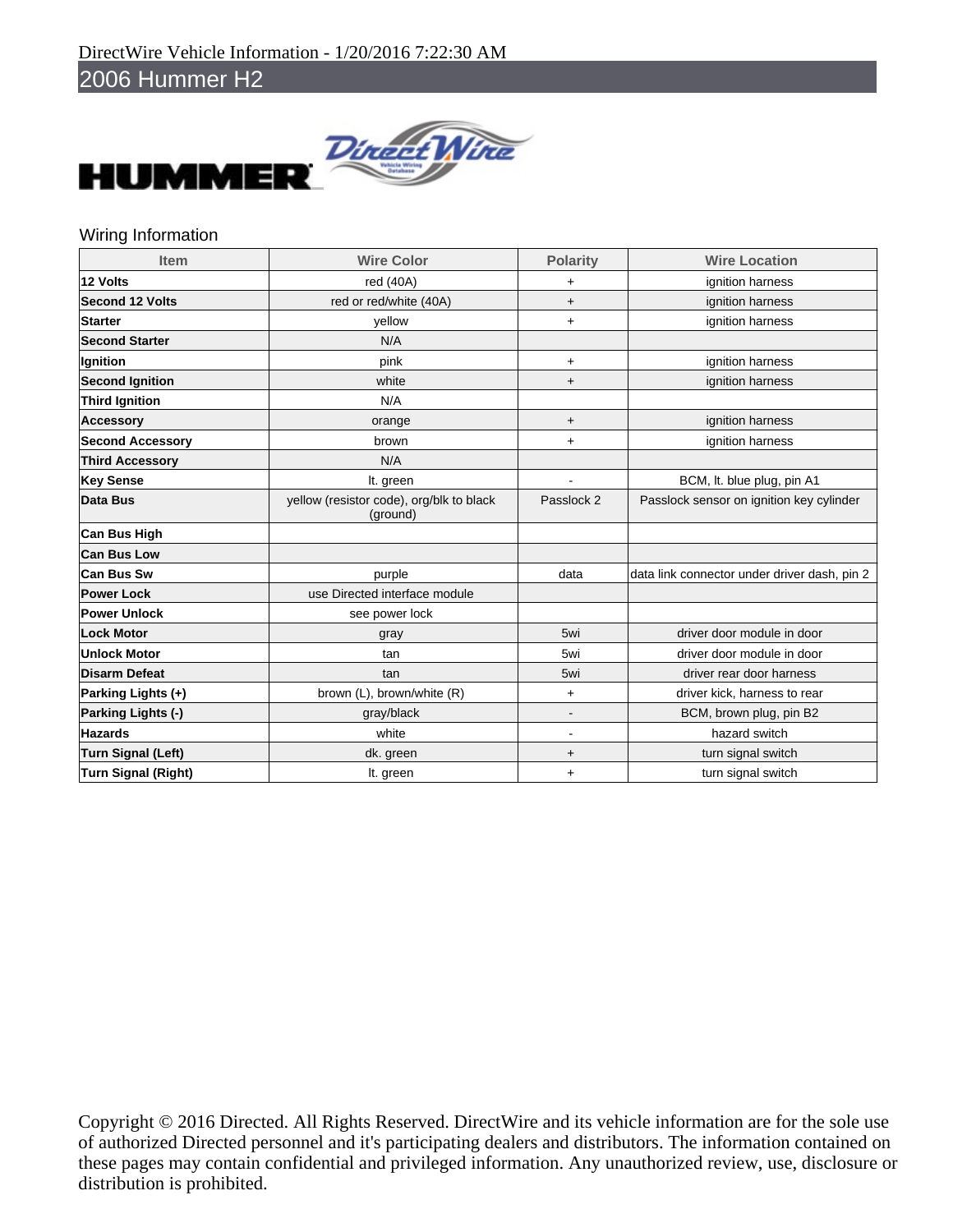Wiring Information (Continued)

| Item                            | <b>Wire Color</b>        | <b>Polarity</b> | <b>Wire Location</b>        |  |
|---------------------------------|--------------------------|-----------------|-----------------------------|--|
| Headlight                       | white                    |                 | BCM, It. blue plug, pin A12 |  |
| AutoLights                      |                          |                 |                             |  |
| <b>Reverse Light</b>            | It. green                | $\ddot{}$       | BCM, black plug, pin F      |  |
| Left Front Door Trigger         | see notes                | $\blacksquare$  | see notes                   |  |
| <b>Right Front Door Trigger</b> |                          |                 |                             |  |
| Left Rear Door Trigger          |                          |                 |                             |  |
| <b>Right Rear Door Trigger</b>  |                          |                 |                             |  |
| Dome Supervision                | gray/black               | $\ddot{}$       | BCM, black plug, pin E      |  |
| Trunk/Hatch Pin                 | pink/black               | $\blacksquare$  | BCM, purple plug, pin A1    |  |
| Rear Glass Pin                  |                          |                 |                             |  |
| <b>Hood Pin</b>                 | N/A                      |                 |                             |  |
| <b>Trunk Hatch/Release</b>      | N/A                      |                 |                             |  |
| <b>Trunk Release Motor</b>      |                          |                 |                             |  |
| <b>Fuel Door Release</b>        |                          |                 |                             |  |
| Power Sliding Door (Left)       | N/A                      |                 |                             |  |
| Power Sliding Door (Right)      |                          |                 |                             |  |
| <b>Factory Alarm Arm</b>        | arms on lock             |                 |                             |  |
| <b>Factory Alarm Disarm</b>     | It. green                | ٠               | driver door module in door  |  |
| Disarm No Unlock                | see factory alarm disarm |                 |                             |  |
| <b>Trunk Alarm Shunt</b>        |                          |                 |                             |  |
| Tachometer                      | white                    | ac              | PCM, green plug, pin 10     |  |
| <b>Wait to Start</b>            | N/A                      |                 |                             |  |
| <b>Neutral Safety</b>           |                          |                 |                             |  |
| <b>Clutch Pedal</b>             |                          |                 |                             |  |
| <b>Fuel Pump</b>                |                          |                 |                             |  |
| <b>Rear Defroster</b>           |                          |                 |                             |  |
| <b>Mirror Defroster</b>         |                          |                 |                             |  |
| <b>Left Front Heated Seat</b>   |                          |                 |                             |  |
| <b>Right Front Heated Seat</b>  |                          |                 |                             |  |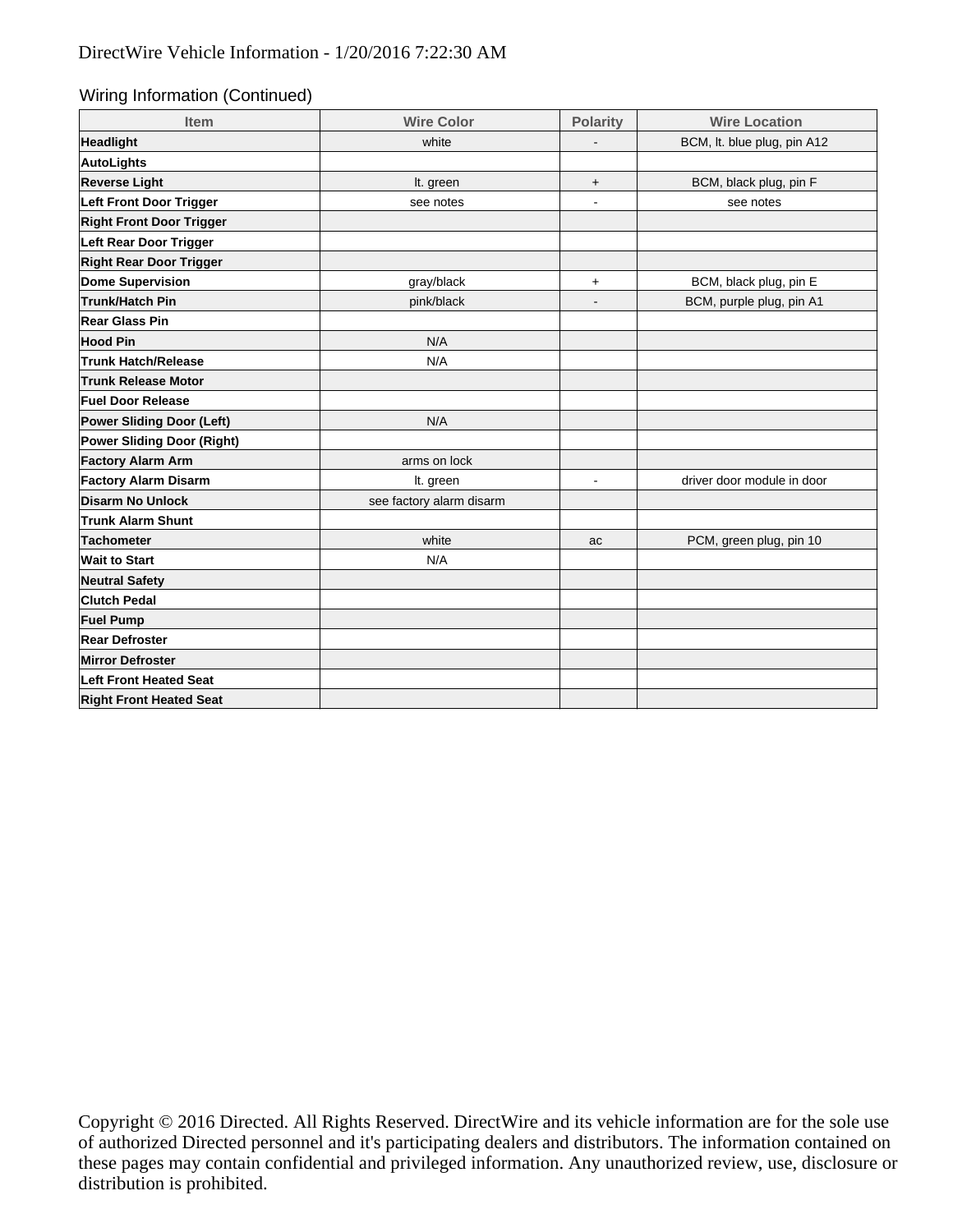## Wiring Information (Continued)

| <b>Item</b>                         | <b>Wire Color</b>            | <b>Polarity</b>                  | <b>Wire Location</b>             |  |
|-------------------------------------|------------------------------|----------------------------------|----------------------------------|--|
| <b>Speed Sense</b>                  | dk. green/white              | ac                               | PCM, green plug, pin 50          |  |
| <b>Brake Wire</b>                   | white                        | $+$                              | brake pedal switch               |  |
| <b>Parking Brake</b>                | It. blue                     | $\blacksquare$                   | BCM, It. blue plug, pin A7       |  |
| <b>Horn Trigger</b>                 | black/yellow to black        | $\overline{\phantom{a}}$         | switch or BCM, gray plug, pin B9 |  |
| Wipers                              | pink (L), dk. blue/white (H) | $\overline{\phantom{a}}$         | windshield wiper switch          |  |
| Left Front Window (Up/Down)         | dk. blue - brown             | C                                | LF window switch in door         |  |
| <b>Right Front Window (Up/Down)</b> | dk. blue - brown             | $\mathsf C$                      | RF window switch in door         |  |
| Left Rear Window (Up/Down)          | dk. blue - brown             | C                                | LR window switch in door         |  |
| <b>Right Rear Window (Up/Down)</b>  | dk. blue - brown             | C                                | RR window switch in door         |  |
| Sun Roof (Open/Close)               | motor part of module         |                                  |                                  |  |
| Sun Roof (Limit/Close)              | N/A                          |                                  |                                  |  |
| <b>Memory Seat 1</b>                | red                          | $+$                              | driver door module in door       |  |
| <b>Memory Seat 2</b>                | pink                         | $+$                              | driver door module in door       |  |
| <b>Memory Seat 3</b>                | N/A                          |                                  |                                  |  |
| Radio 12V                           | orange                       | $\ddot{}$                        | radio harness                    |  |
| <b>Radio Ground</b>                 | black/white                  | $\overline{\phantom{a}}$         | radio harness                    |  |
| <b>Radio Ignition</b>               | (Class 2 Serial Data)        |                                  |                                  |  |
| <b>Radio Illumination</b>           | N/A                          |                                  |                                  |  |
| <b>Factory Amp Turn-on</b>          | pink (some models)           | $+$                              | radio harness                    |  |
| <b>Power Antenna</b>                | gray (some models)           | $\begin{array}{c} + \end{array}$ | radio harness                    |  |
| Left Front Speaker (+/-)            | tan - gray                   | $+,-$                            | amp under center console         |  |
| Right Front Speaker (+/-)           | It. green - dk. green        | $+,-$                            | amp under center console         |  |
| Left Rear Speaker (+/-)             | brown - yellow               | $+,-$                            | amp under center console         |  |
| Right Rear Speaker (+/-)            | dk. blue - It. blue          | $+,-$                            | amp under center console         |  |
| Center Channel (+/-)                |                              |                                  |                                  |  |
| Subwoofer (+/-)                     |                              |                                  |                                  |  |
| Aux. Audio Input Left (+/-)         |                              |                                  |                                  |  |
| Aux. Audio Input Right (+/-)        |                              |                                  |                                  |  |
| RSE Video (+/-)                     |                              |                                  |                                  |  |
| RSE Audio Left (+/-)                |                              |                                  |                                  |  |
| RSE Audio Right (+/-)               |                              |                                  |                                  |  |
| <b>Satellite Radio 12 Volts</b>     |                              |                                  |                                  |  |
| <b>Satellite Radio Ground</b>       |                              |                                  |                                  |  |
| <b>Satellite Radio Ignition</b>     |                              |                                  |                                  |  |
| Satellite Radio Antenna             |                              |                                  |                                  |  |
| Satellite Audio Left (+/-)          |                              |                                  |                                  |  |
| Satellite Audio Right (+/-)         |                              |                                  |                                  |  |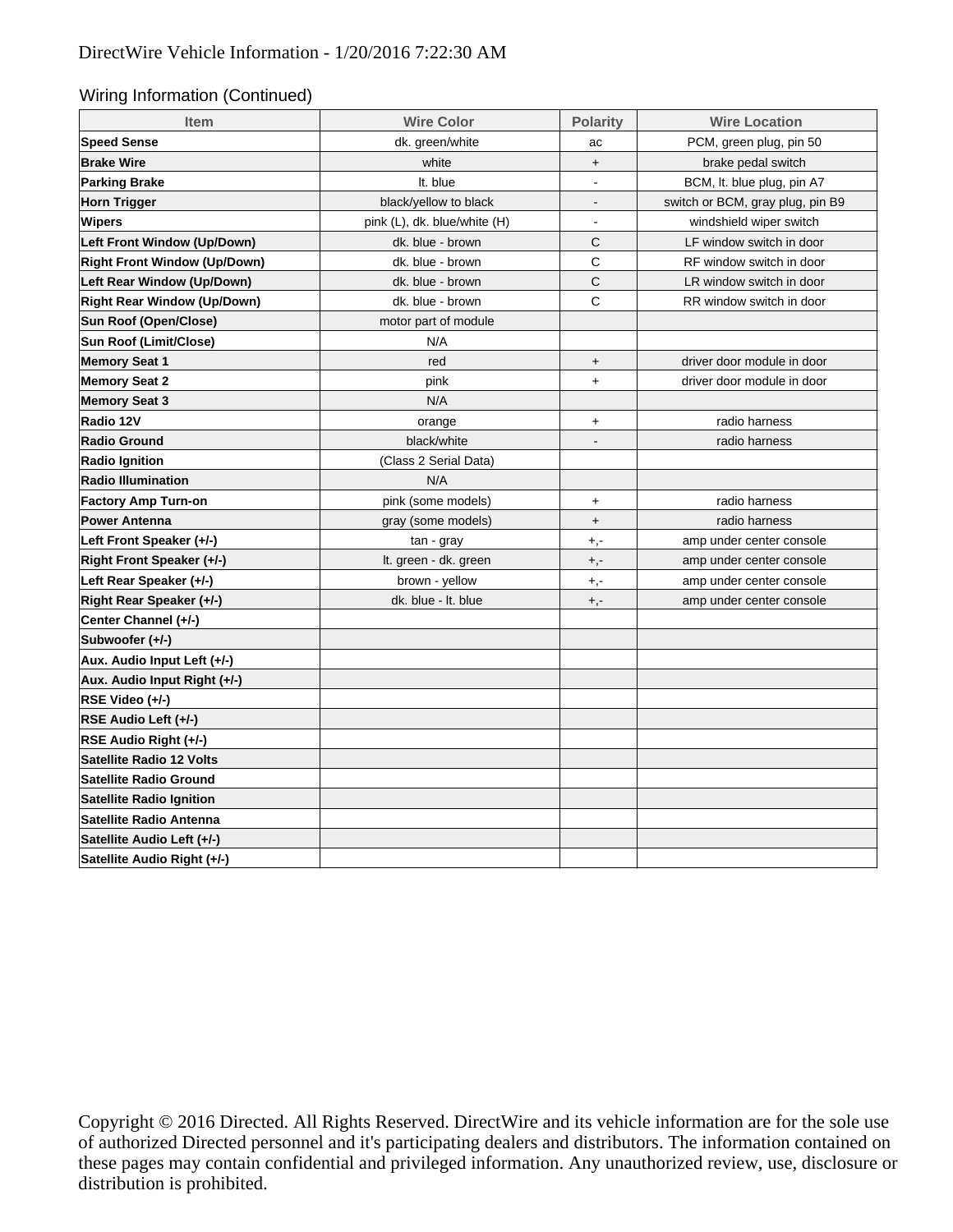## DirectWire Vehicle Information - 1/20/2016 7:22:30 AM

## What Fits

| <b>Item</b>                  | <b>Size</b> | <b>Depth</b> | Location |
|------------------------------|-------------|--------------|----------|
| <b>Headunit</b>              |             |              |          |
| Left Front Speaker           |             |              |          |
| Left Front Tweeter           |             |              |          |
| <b>Right Front Speaker</b>   |             |              |          |
| <b>Right Front Tweeter</b>   |             |              |          |
| Left Rear Speaker            |             |              |          |
| <b>Left Rear Tweeter</b>     |             |              |          |
| <b>Right Rear Speaker</b>    |             |              |          |
| <b>Right Rear Tweeter</b>    |             |              |          |
| <b>Center Channel</b>        |             |              |          |
| Subwoofer                    |             |              |          |
| <b>Left Front Headrest</b>   |             |              |          |
| <b>Right Front Headrest</b>  |             |              |          |
| Left Right Headrest          |             |              |          |
| <b>Right Rear Headrest</b>   |             |              |          |
| <b>Satellite Radio Tuner</b> |             |              |          |